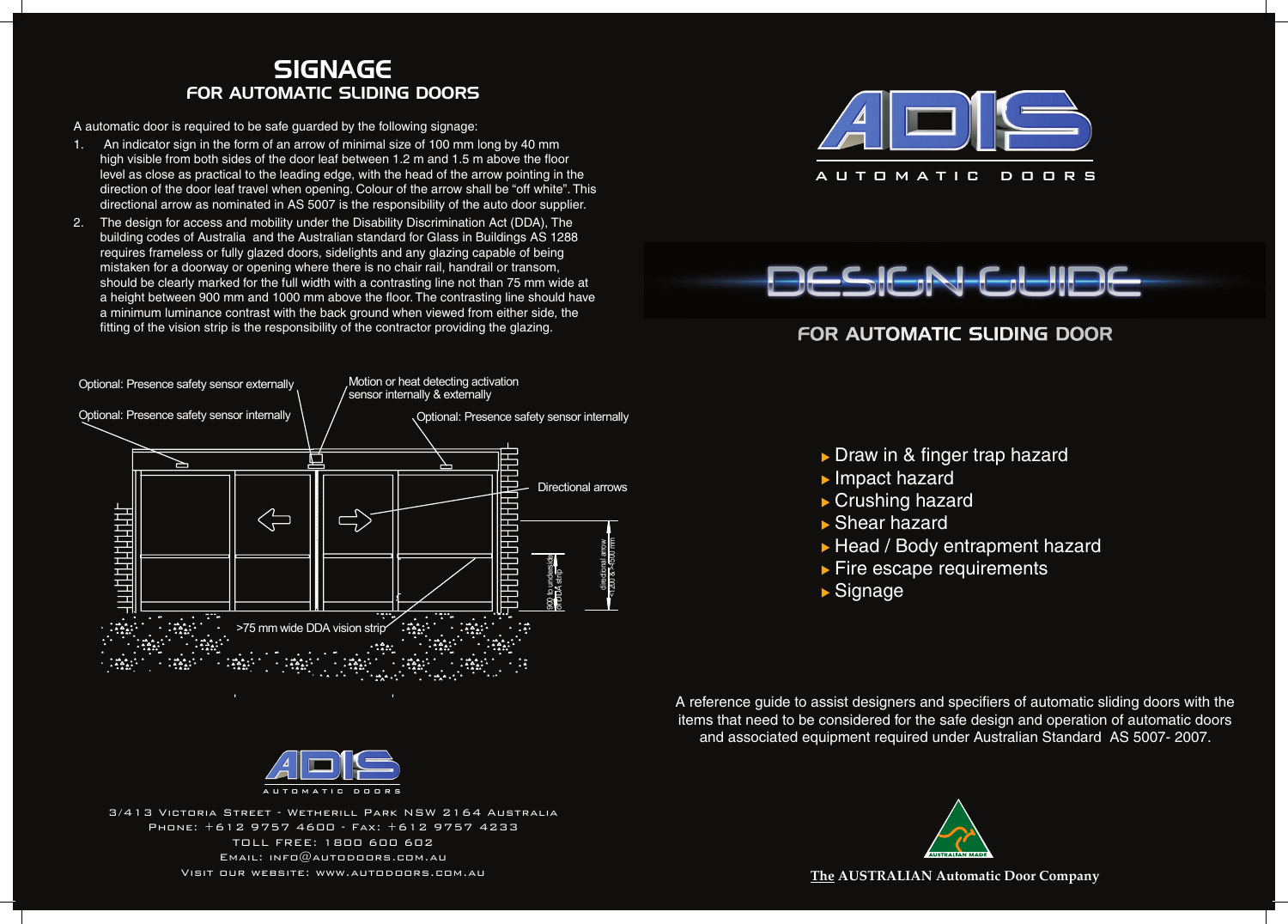The Building Code of Australia section D2 Construction of exits requires Automatic sliding doorways serving as or part of a required exit to include the following performance features:

19b(iv)A It must be able to be opened manually under a force of not more than 110 N if there is a

malfunction or failure of the power source; and

21d Is fitted with a fail-safe device which automatically unlocks the door upon the activation of any sprinkler/smoke/heat detector system installed throughout the building;

19(iv)B if it leads directly to a road or open space it must open automatically if there is a power failure to the door or on the activation of a fire or smoke alarm any where in the fire compartment served by the door.

21 The door in a required exit or forming part of or in the path of travel to a required exit must be readily openable without a key from the side that faces a person seeking egress, by a single hand downward action or pushing action on a single device which is located between 900mm and 1.2m from the floor, except if it-

 21c(i) Serves an occupancy where special arrangements for security are necessary and it can be immediately unlocked by operating a fall-safe control switch, not contained within a protective enclosure. AS 5007 (3.3.2 Manual activation) and AS 1428.1-2001 (11.2.2) recommended in addition that the switch shall be mounted in a position where the user has an unimpeded view of the door, within a area that a person walking at normal pace has enough time to egress the doorway before it closes and is mounted between 900mm and 1100mm from the finished floor. The button shall not be fitted to a position where the user will not be struck by the door during its opening cycle. The design of the button shall satisfy the needs of the user and the requirements for person with disability to have a switch width of a recommended 35mm. The button shall be suitably labeled

by a sign –or

## *Note! Special requirements apply to places of public entertainment in NSW.*

# DRAW IN HAZARD<br>FOR AUTOMATIC SLIDING DOORS for automatic sliding doors DRAW IN HAZARD

The NSW environmental Planning and Assessment Regulations 2000 part 9 nominates Automatic fail-safe devices to be a statutory fire safety measures are as follows;

A draw in or finger trap hazard exists under the following conditions: **A draw in or finger trap hazard exists under the following conditions**: **A draw in or finger trap hazard exists under the following conditions**:

- 1. A gap of greater then 8mm between two sliding surfaces is considered likely to allow finance to be drawn in fingers to be drawn in.  $\frac{1}{\sqrt{2\pi}}$
- 2. Hands are considered safe guarded where the gap between the two sliding surfaces are greater then  $20$ mm. All the greater then  $30$ mm.  $20mm$
- 3. Where attachments are fitted to the door or sidelight such as letter boxes, letter flaps, handles grilles or other surface mounted hardware. illes or other surface mounted hardware.<br> **letter flaps**, handles grilles grilles grilles or other surface mounted hardware. chments are fitted to the door or sidelight such as letter boxes, lett
- 4. A gap of less then 30mm between the fixed door jamb and the leading stile glazed rebate.

A. Before a building under construction can be occupied the owner of the building has to provide the local Council and Fire Commissioner a final fire certificate stating that all the fire safety measures in the building have been carried out a final fire safety assessment.

> within 3 months of the date of the final fire certificate. The person who carries out the assessment must inspect, test and verify the performance of the fire safety measure.

## C. **The annual fire safety statement must be carried out by a properly qualified person**

within 3 months prior to the anniversary date of the issue of the fire certificate. The person who carries out the test must inspect, test and verify the performance of the fire

- (item 169)
- B. **The final fire safety statement** must be carried out by a properly qualified person (item 171)
- safety measure. (item 176)
- D. **Fire Safety Maintenance** The owner of the building must not fail to maintain the and verification tests be made on a triennial basis (3 times a year)

essential fire safety measure to a standard no less than that the specified in the buildings schedule or to the standard of design that was originally implemented; (item 182) AS 5007 and the manufacture ADIS Automatic Doors recommends that inspections

# Fire escape requirements for automatic sliding doors



Methods to safe guard and minimise draw in and finger entrapment hazard.

- 1. Adjust the framing to eliminate the hazard e.g. add flush glazing: realign door, move and reset the fully open door stop to ensure that the 30mm gap is maintained & or **Methods to safe guard and minimise draw in and finger entrapment hazard.**
- 2. A barrier profile hard enough to resist the penetration of fingers & or
- 3. Replace the framing system with a flush glazed slimline safety framing or
- e. The fitting of a additional presence sensor that shall detect 200mm ahead of the hazard me manger a additional presence sensor that shall detect Essmith ahead of the haddle seconds. sensor is to be capable of detecting a stationary person for a minimum of of a additional presence sensor that shall detect 200mm anead of
- 5. Attachments are required to be removed.

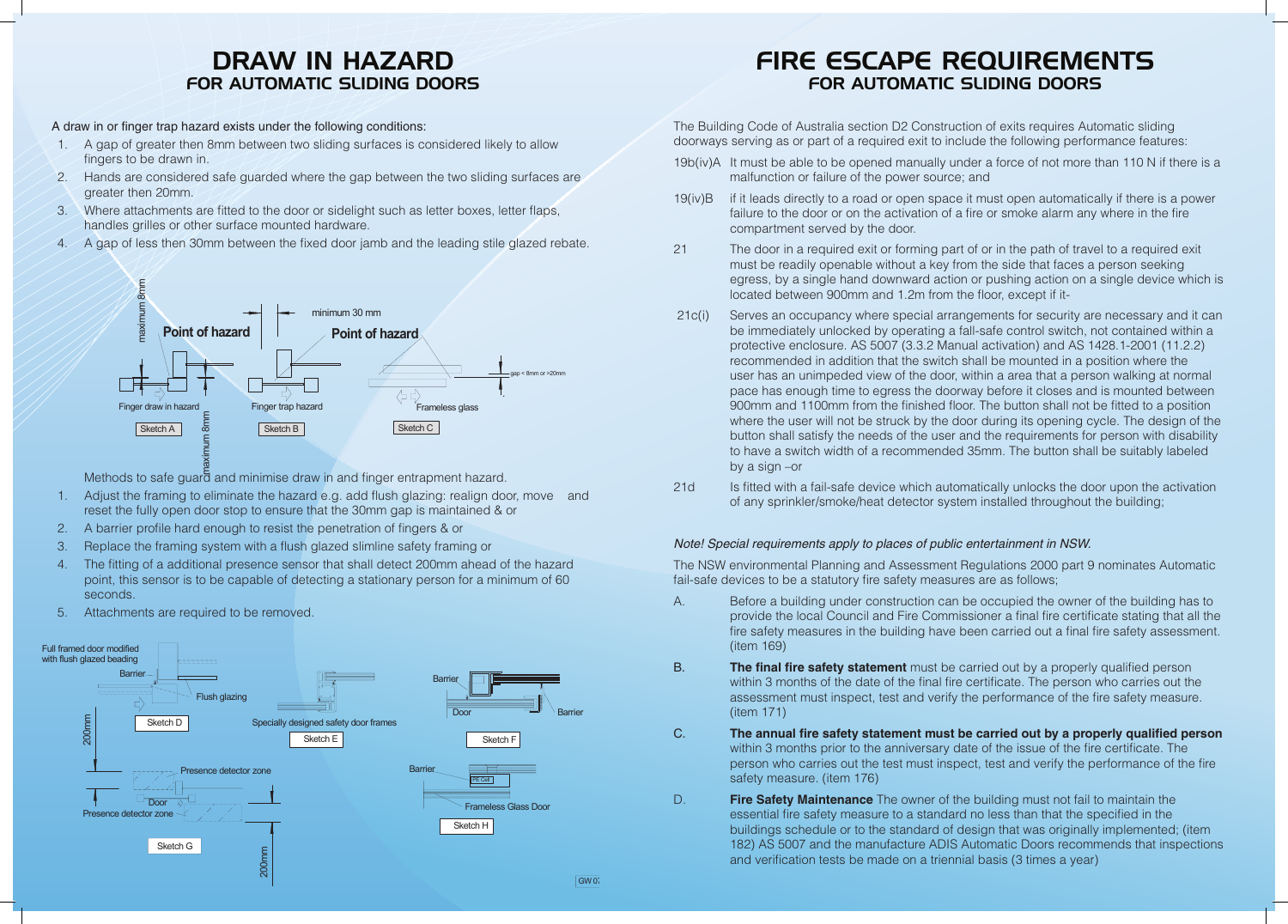## HEAD & BODY ENTRAPMENT HAZA for automatic sliding doors TER ABTOMATIC BEIBING BOOKS FOR AUTOMATIC SLIDING DOORS

A head or body entrapment hazard exists under the following conditions:

- 1. The distance between the rear of the sliding door and adjacent parts surrounding is less then 200mm is considered a head trap.
- 2. The distance between the rear of the sliding door and adjacent parts surrounding is less then 500mm is considered a body trap. **A head of the sliding door and adjacent parts surrounding conditions:**
- 3. The distance between the door and the sidelight or wall that it opens over is greater then 250mm is considered a body trap. form is considered a body trap. 100 Detween the door and the sluelight of wall that it opens over is greater
- 1. Where the activation system does not open the door/s sufficiently to allow a person 1. Where the activation system does not open the door/s sufficiently to allow a person walking at normal pace or walking at normal pace or
- 2. Where the activation system does not have a field wide enough to detect a person using 2. Where the activation system does not have a field wide enough to detect a person using the doorway when fully opened or the doorway when fully opened or
- 3. Where all lines of approach of traffic are not capable of item 1 or 3. Where all lines of approach of traffic are not capable of item 1 or
- 4. The type and quantity of sensor is incorrect for the profile characteristics of the users of the doorway; e.g. elderly, infirm, disability and young children. where an infect of approach of trains are not capable of tierm from The type and quantity of sensor is incorrect for the port-

# **IMPACT HAZARD** for automatic sliding doors for automatic sliding doors

A impact hazard may exist under the following conditions: **A impact hazard may exist under the following conditions**:

- 1. Adjust or replace the sensor so as to allow the door to open for a person walking at 1. Adjust or replace the sensor so as to allow the door to open for a person walking normal pace.
- 2. Adjust or replace the sensor to allow the sensor to have a field wide enough to cover the 2. Adjust or replace the sensor to allow the sensor to have a field wide enough to full width of the daylight door opening. The existing sensors of the existing sensors of the existing sensors o Adjust of replace the sensor to allow the s
- 3. Add additional sensors or replace the existing sensor to ensure that all approach paths / all potential users are capable of opening the doors at normal pace.

### Methods to safe guard and minimise impact hazard **Methods to safe guard and minimise impact hazard**



Methods to safe guard and minimise head and body hazard: **Methods to safe guard and minimise head and body hazard:**

- 1. Add presence sensors to cover the full length of the doors opening stroke plus the width of the danger zone combined with a safety hazard warning sign & or the width of the width of the danger and compiled with a safety sign of the safety has contacted with a safety has
- 2. Add safety guard screens, screens must cover the length of the stroke of the door, be a minimum of 2m high, be pivotable to allow cleaning, shall be secured by tool or equal minimum or zimingh, be pivotable to allow clearing, shall be a secured by toor or equal protection so that children shall not readily be able to open them, climb up them or get under them..  $\sigma$  is to that children shall not readily be able to open them, climb up them to open them, climb up them or get under them, climb up them or get under them.